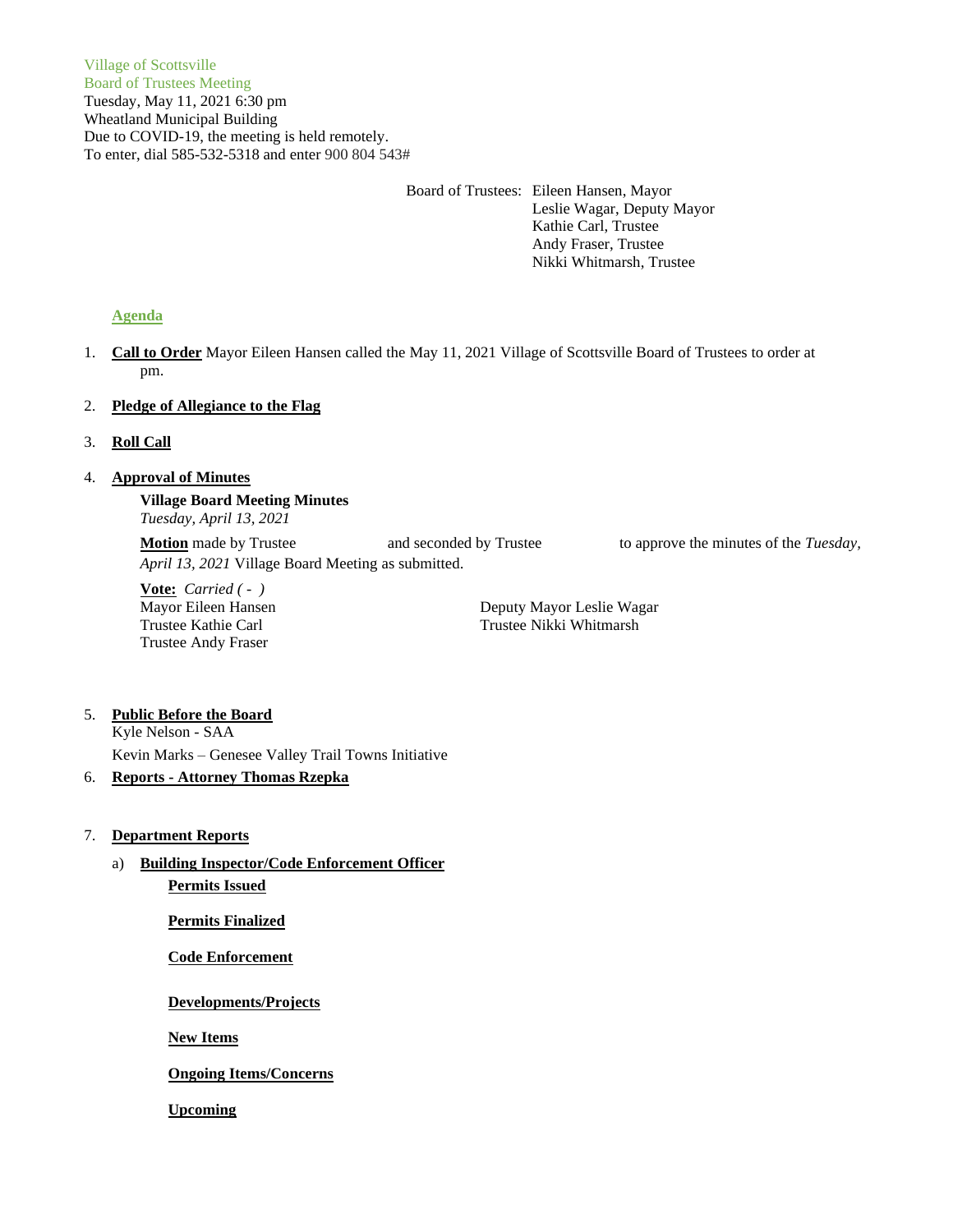#### b) **DPW – Ken Bohn & Todd Schwasman**

#### **Updates**

SAA using restrooms at Johnson Park

### c) **Treasurer – Katie Garner**

#### *Pay Bills:*

**Motion** made by Trustee and seconded by Trustee to approve payables on the AP Check Register Report through May 11, 2021 and prepaid bills with General Payables totaling *\$* .

**Vote:** *Carried ( - )* Trustee Andy Fraser

Mayor Eileen Hansen Deputy Mayor Leslie Wagar Trustee Kathie Carl Trustee Nikki Whitmarsh

*Treasurers Report:* Budget Transfers: **Motion** made by Trustee **and seconded by Trustee** to approve the budget transfers as listed above from the May 2021 Treasurers Report.

**Vote:** *Carried ( - )* Trustee Andy Fraser

Mayor Eileen Hansen **Deputy Mayor Leslie Wagar** Trustee Kathie Carl Trustee Nikki Whitmarsh

#### d) **Clerk – Anne Hartman**

*Park Permits*

| PTO Rollover           | <b>Estimated Vacation</b> |  |
|------------------------|---------------------------|--|
| Kenny Bohn             | 140 hours                 |  |
| Todd Schwasman         | 78.5 hours                |  |
| <b>Brandon Taggart</b> | 20 hours                  |  |
| Anne Hartman           | 80 hours                  |  |

**Motion** made by Trustee and seconded by Trustee to allow the employees to carryover the number of unused vacation hours as of May 31, 2021 and used by September 1, 2021.

**Vote:** *Carried ( - )* Trustee Andy Fraser

Mayor Eileen Hansen Deputy Mayor Leslie Wagar Trustee Kathie Carl Trustee Nikki Whitmarsh

#### 8. **Trustee Reports:**

Deputy Mayor Leslie Wagar – Communications

Trustee Andy Fraser – DPW and Forestry Board